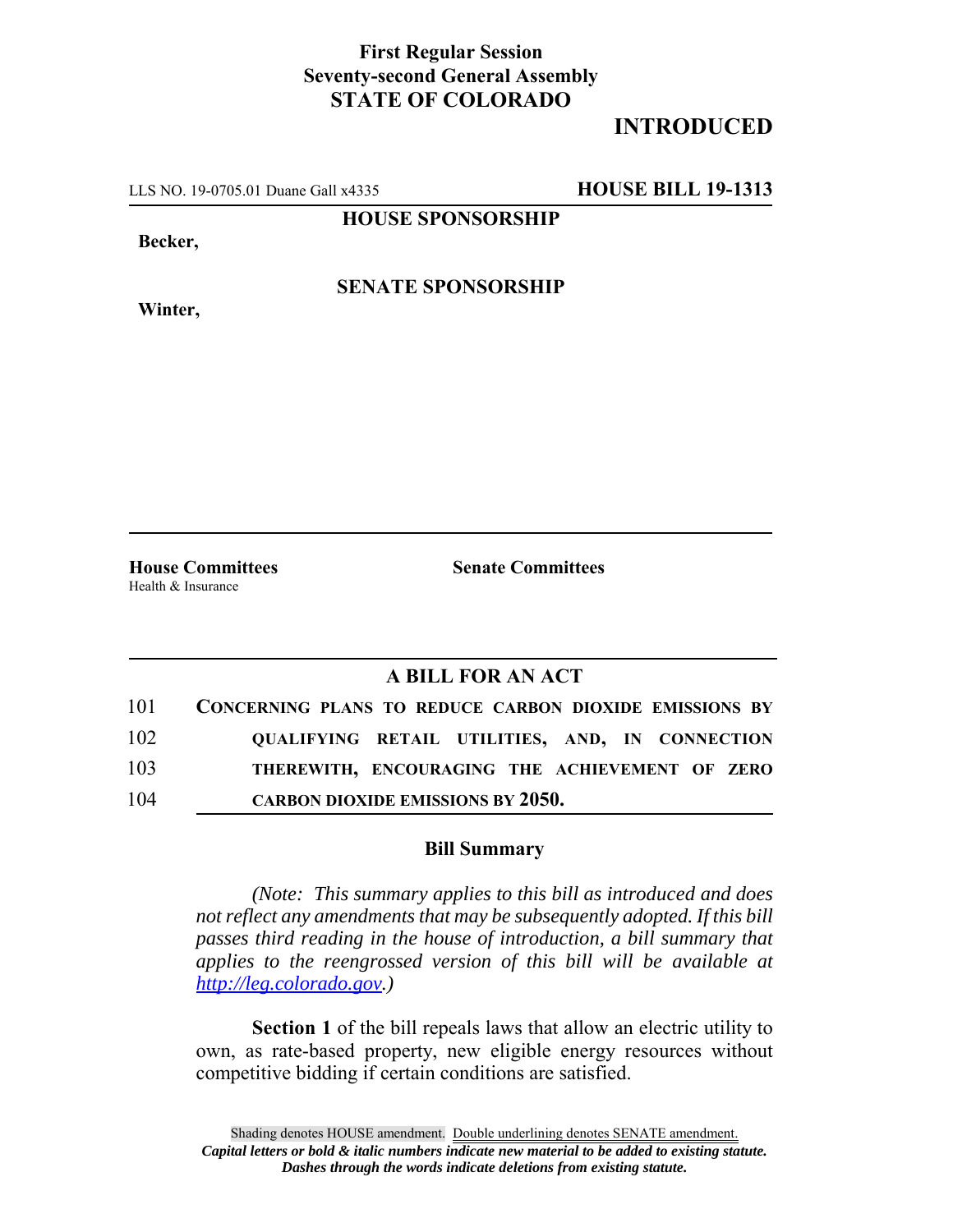**Section 2** supplements the existing renewable energy standards statute by establishing targets for the reduction of carbon dioxide emissions from electricity generation by utilities serving more than 500,000 customers, with the opportunity for other utilities to opt in. The targets are:

- ! By 2030, an 80% reduction in carbon dioxide emission levels compared to 2005 levels; and
- ! For 2050 and thereafter, a goal of a 100% reduction in carbon dioxide emission levels.

Section 2 also directs qualifying retail utilities to submit plans to the public utilities commission (PUC) as part of their ongoing resource acquisition planning process to address the clean energy targets. A clean energy plan must detail the actions and investments the utility intends to undertake, including specifying the new resources and infrastructure proposed to be used; the anticipated effects of the plan on the safety, reliability, and resilience of the overall electric system; the methods proposed for measuring carbon dioxide reductions; and the costs of implementation, which must be reasonable.

The approval process also includes participation by the division of administration within the department of public health and environment regarding the measurement of carbon dioxide emission reductions and predictions as to whether the clean energy plan will achieve the desired reductions.

A utility implementing a clean energy plan may recover its costs of implementation through rates, as approved by the PUC, and own any generating resources and infrastructure necessary to effectuate the plan. The utility is required to use a competitive bidding process to fill the cumulative resource need identified in its next electric resource plan that includes a clean energy plan filed after January 1, 2020.

Each utility that receives approval of a clean energy plan is required to report to the governor, the PUC, and the air quality control commission on a list of matters, including its progress in implementing the plan and in reducing carbon dioxide emissions.

The bill strengthens an existing provision requiring electric resource acquisition decisions to be made with consideration of "best value" employment metrics and the use of Colorado labor by requiring a utility to obtain and provide to the PUC relevant documentation on these topics, including the availability of apprenticeship programs registered with the United States department of labor.

1 *Be it enacted by the General Assembly of the State of Colorado:*

2 **SECTION 1.** In Colorado Revised Statutes, 40-2-124, **amend** (1)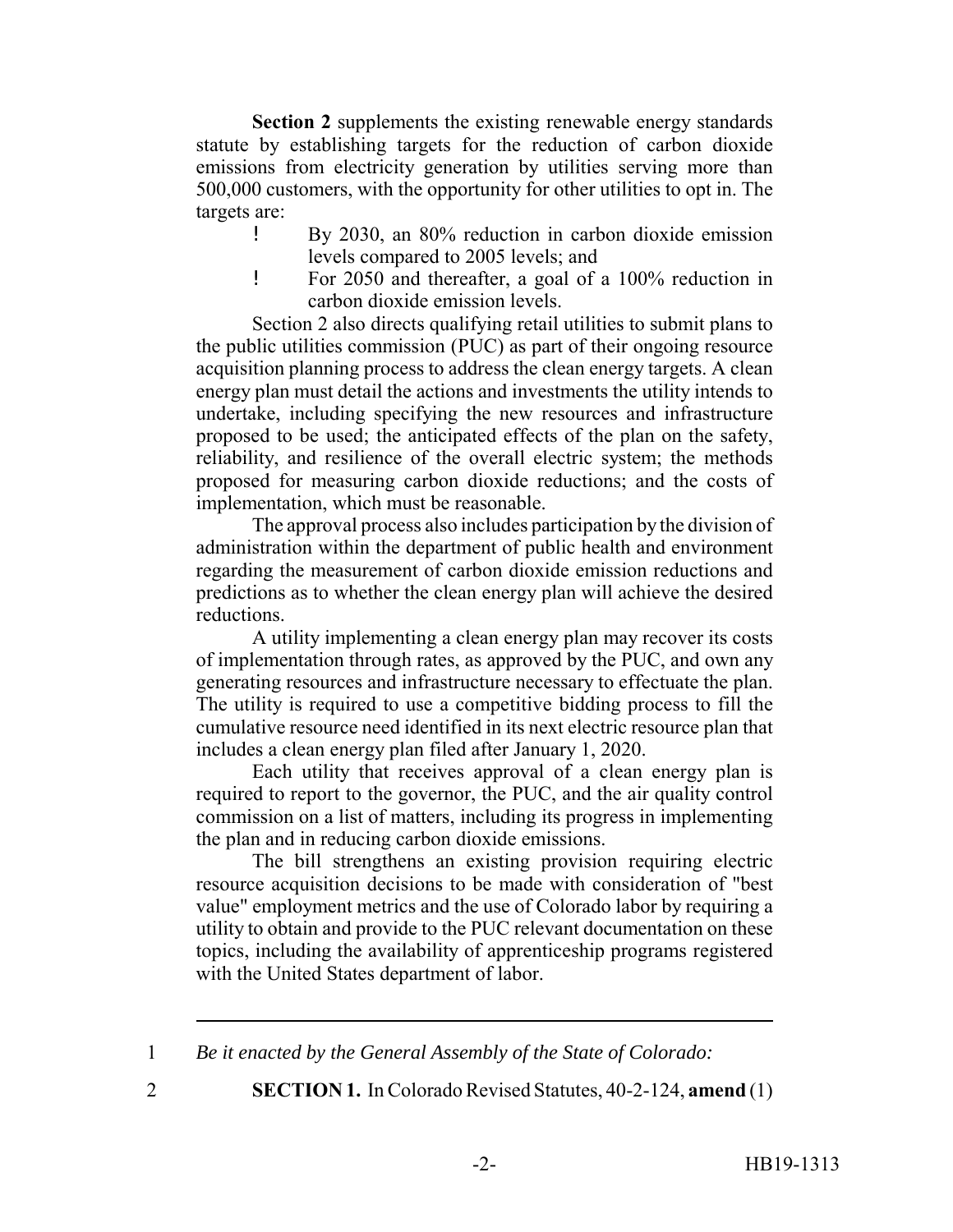introductory portion; and **repeal** (1)(f)(I) as follows:

 **40-2-124. Renewable energy standards - qualifying retail and wholesale utilities - definitions - net metering - legislative declaration.** (1) Each provider of retail electric service in the state of Colorado, other than municipally owned utilities that serve forty thousand customers or fewer, is a qualifying retail utility. Each qualifying retail utility, with the exception of cooperative electric associations that have voted to exempt themselves from commission jurisdiction pursuant to section 40-9.5-104 and municipally owned utilities, is subject to the rules established under this article ARTICLE 2 by the commission. No additional regulatory authority is provided to the commission other than that specifically 12 contained in this section. In accordance with article 4 of title 24, C.R.S., the commission shall revise or clarify existing rules to establish the following:

 (f) Policies for the recovery of costs incurred with respect to these standards for qualifying retail utilities that are subject to rate regulation by the commission. These policies must provide incentives to qualifying retail utilities to invest in eligible energy resources and must include:

 (I) Allowing a qualifying retail utility to develop and own as 20 utility rate-based property up to twenty-five percent of the total new 21 eligible energy resources the utility acquires from entering into power 22 purchase agreements and from developing and owning resources after 23 March 27, 2007, if the new eligible energy resources proposed to be 24 developed and owned by the utility can be constructed at reasonable cost compared to the cost of similar eligible energy resources available in the market. The qualifying retail utility shall be allowed to develop and own 27 as utility rate-based property more than twenty-five percent but not more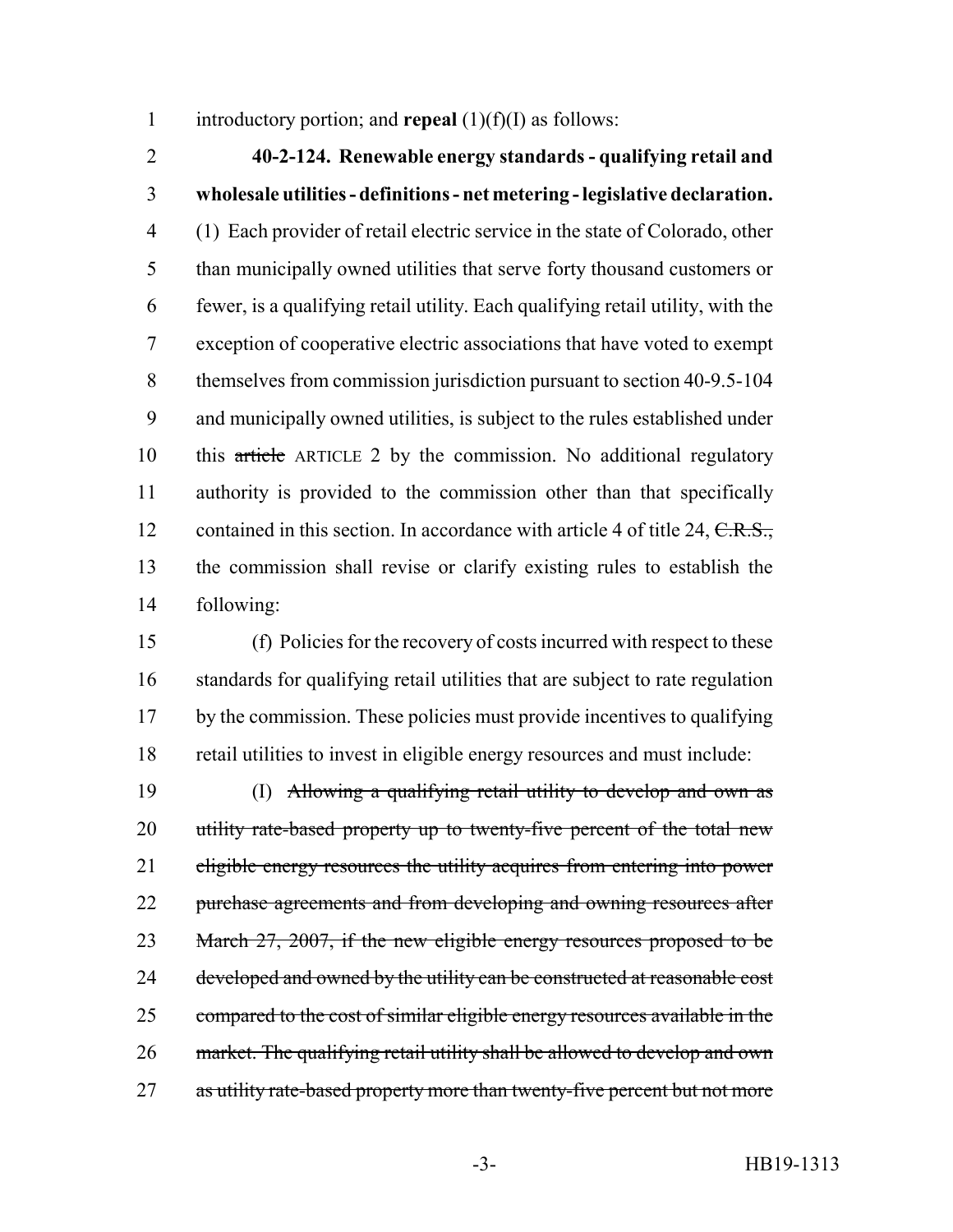than fifty percent of total new eligible energy resources acquired after 2 March 27, 2007, if the qualifying retail utility shows that its proposal would provide significant economic development, employment, energy security, or other benefits to the state of Colorado. The qualifying retail utility may develop and own these resources either by itself or jointly with other owners, and, if owned jointly, the entire jointly owned resource shall count toward the percentage limitations in this subparagraph (I). For the resources addressed in this subparagraph (I), the qualifying retail utility shall not be required to comply with the competitive bidding requirements of the commission's rules; except that nothing in this subparagraph (I) shall preclude the qualifying retail utility from bidding to own a greater percentage of new eligible energy resources than permitted by this subparagraph (I). In addition, nothing in this 14 subparagraph (I) shall prevent the commission from waiving, repealing, or revising any commission rule in a manner otherwise consistent with 16 applicable law.

 **SECTION 2.** In Colorado Revised Statutes, **add** 40-2-125.5 as follows:

 **40-2-125.5. Carbon dioxide emission reductions - goal to eliminate by 2050 - legislative declaration - interim targets - submission and approval of plans - definitions - cost recovery - reports.** (1) **Legislative declaration.** THE GENERAL ASSEMBLY FINDS AND DECLARES THAT:

**(a) IT IS A MATTER OF STATEWIDE IMPORTANCE TO PROMOTE THE**  DEVELOPMENT OF COST-EFFECTIVE CLEAN ENERGY AND NEW TECHNOLOGIES AND REDUCE THE CARBON DIOXIDE EMISSIONS FROM THE COLORADO ELECTRIC GENERATING SYSTEM;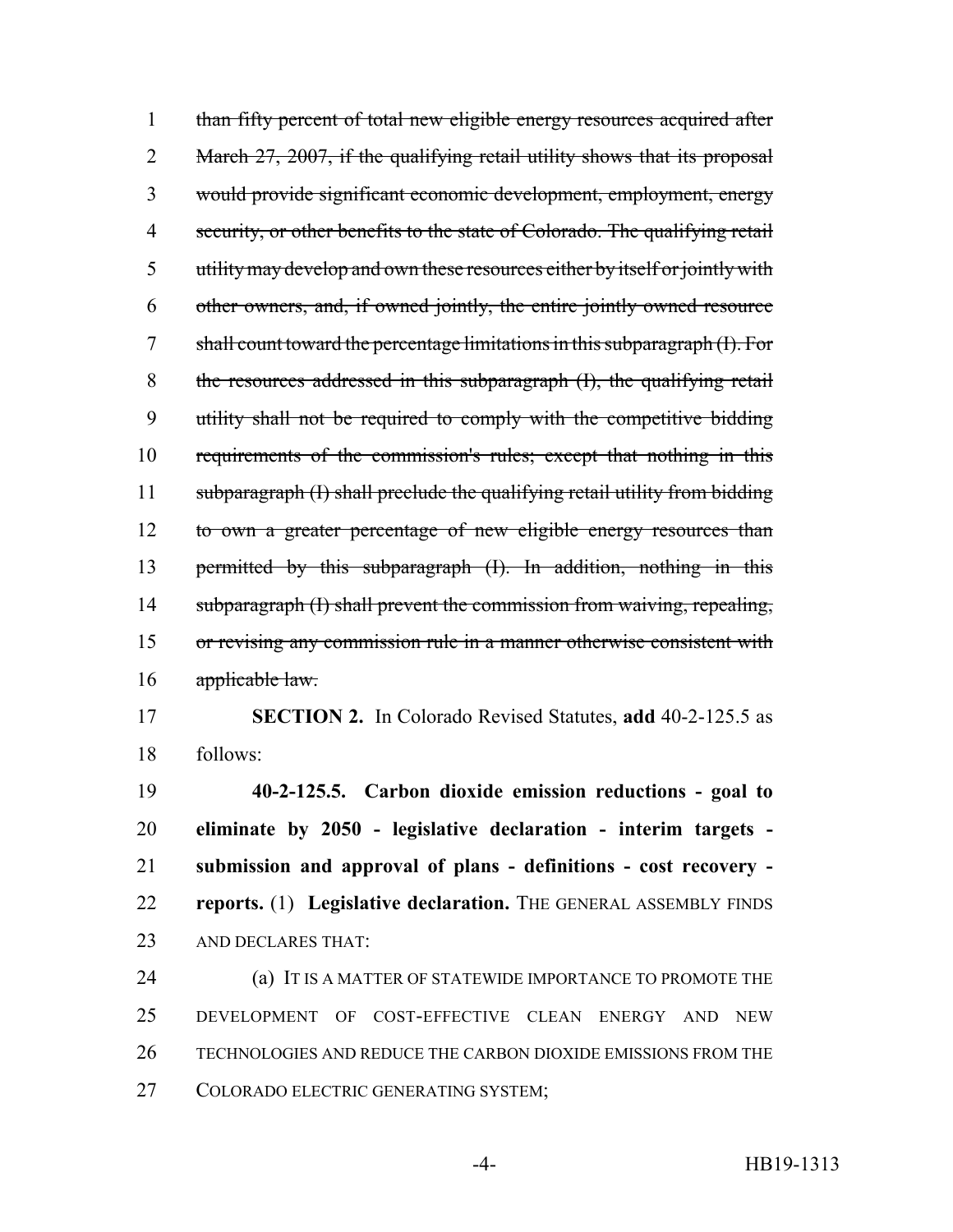(b) THE CREATION OF A LOW-COST, RELIABLE, AND CLEAN ELECTRICITY SYSTEM IS CRITICAL TO ACHIEVING THE LEVEL OF GREENHOUSE GAS EMISSIONS NECESSARY TO AVOID THE WORST IMPACTS OF CLIMATE CHANGE AND ADVANCING A ROBUST AND EFFICIENT LOW-CARBON ECONOMY FOR THE STATE OF COLORADO AND THE NATION;

 (c) TECHNOLOGY ADVANCEMENT HAS ALREADY ALLOWED COLORADO TO ACHIEVE REDUCTIONS IN CARBON DIOXIDE EMISSIONS FROM THE ELECTRIC UTILITY SECTOR, AND CONTINUED TECHNOLOGY DEVELOPMENT IS KEY TO EXTEND PROGRESS TOWARD A RELIABLE, LOW-COST, CLEAN ENERGY FUTURE; AND

 (d) A BOLD CLEAN ENERGY POLICY WILL SUPPORT THIS PROGRESS AND ALLOW COLORADANS TO ENJOY THE BENEFITS OF RELIABLE CLEAN ENERGY AT AN AFFORDABLE COST.

 (2) **Definitions.** AS USED IN THIS SECTION, UNLESS THE CONTEXT OTHERWISE REQUIRES:

 (a) "CLEAN ENERGY RESOURCE" MEANS ANY ELECTRICITY-GENERATING TECHNOLOGY THAT GENERATES OR STORES ELECTRICITY WITHOUT EMITTING CARBON DIOXIDE INTO THE ATMOSPHERE. CLEAN ENERGY RESOURCES INCLUDE, WITHOUT LIMITATION, ELIGIBLE ENERGY RESOURCES AS DEFINED IN SECTION 40-2-124 (1)(a).

 (b) "QUALIFYING RETAIL UTILITY" MEANS A RETAIL UTILITY PROVIDING ELECTRIC SERVICE TO MORE THAN FIVE HUNDRED THOUSAND CUSTOMERS IN THIS STATE OR ANY OTHER ELECTRIC UTILITY THAT OPTS IN 24 PURSUANT TO SUBSECTION (3)(b) OF THIS SECTION.

 (3) **Clean energy targets.** (a) IN ADDITION TO THE OTHER REQUIREMENTS OF THIS SECTION, A QUALIFYING RETAIL UTILITY SHALL 27 MEET THE FOLLOWING CLEAN ENERGY TARGETS: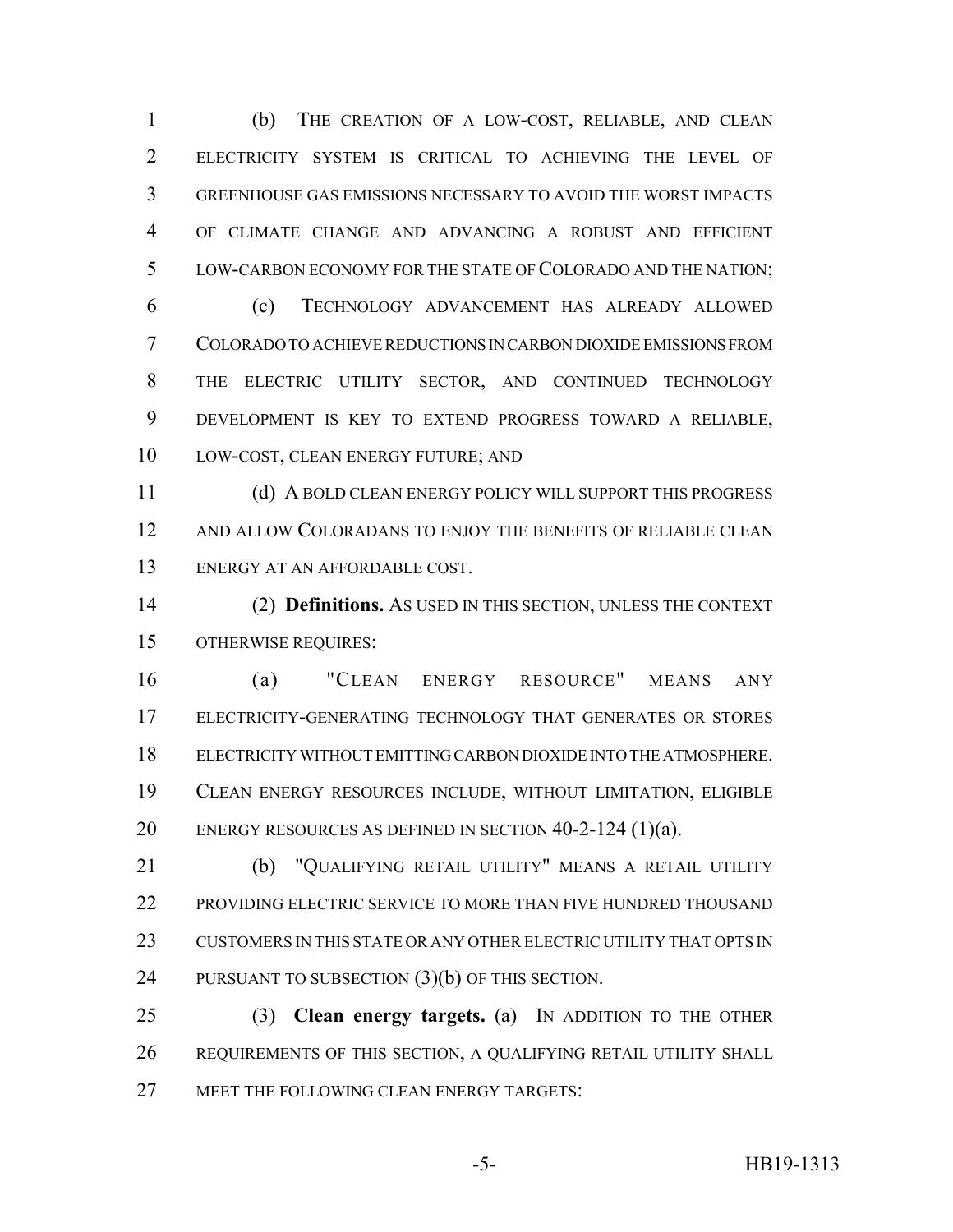(I) BY 2030, THE QUALIFYING RETAIL UTILITY SHALL REDUCE THE CARBON DIOXIDE EMISSIONS ASSOCIATED WITH ELECTRICITY SALES TO THE QUALIFYING RETAIL UTILITY'S RETAIL ELECTRICITY CUSTOMERS BY EIGHTY PERCENT FROM 2005 LEVELS.

 (II) FOR THE YEARS 2050 AND THEREAFTER, OR SOONER IF PRACTICABLE, THE QUALIFYING RETAIL UTILITY SHALL SEEK TO ACHIEVE THE GOAL OF PROVIDING ITS RETAIL CUSTOMERS WITH ENERGY GENERATED FROM ONE-HUNDRED-PERCENT CLEAN ENERGY RESOURCES SO LONG AS DOING SO IS TECHNICALLY AND ECONOMICALLY FEASIBLE, IN THE PUBLIC INTEREST, AND CONSISTENT WITH THE REQUIREMENTS OF THIS SECTION.

12 (III) THE QUALIFYING RETAIL UTILITY SHALL RETIRE RENEWABLE 13 ENERGY CREDITS ESTABLISHED UNDER SECTION 40-2-124 (1)(d), IN THE YEAR GENERATED, BY ANY ELIGIBLE ENERGY RESOURCES USED TO COMPLY WITH THE REQUIREMENTS OF THIS SECTION.

 (b) ANY OTHER ELECTRIC PUBLIC UTILITY MAY OPT INTO THE FULL TERMS OF THIS ENTIRE SECTION UPON NOTIFICATION TO THE COMMISSION. (4) **Submission and approval of plans.** (a) THE FIRST ELECTRIC RESOURCE PLAN THAT A QUALIFYING RETAIL UTILITY FILES WITH THE COMMISSION AFTER JANUARY 1, 2020, MUST INCLUDE A CLEAN ENERGY PLAN THAT WILL ACHIEVE THE CLEAN ENERGY TARGET SET FORTH IN 22 SUBSECTION (3)(a)(I) OF THIS SECTION AND MAKE PROGRESS TOWARD THE ONE-HUNDRED-PERCENT CLEAN ENERGY GOAL SET FORTH IN SUBSECTION (3)(a)(II) OF THIS SECTION IN ACCORDANCE WITH THE FOLLOWING:

 (I) THE ELECTRIC RESOURCE PLAN CONTAINING THE CLEAN ENERGY PLAN MUST UTILIZE A RESOURCE ACQUISITION PERIOD THAT EXTENDS THROUGH 2030.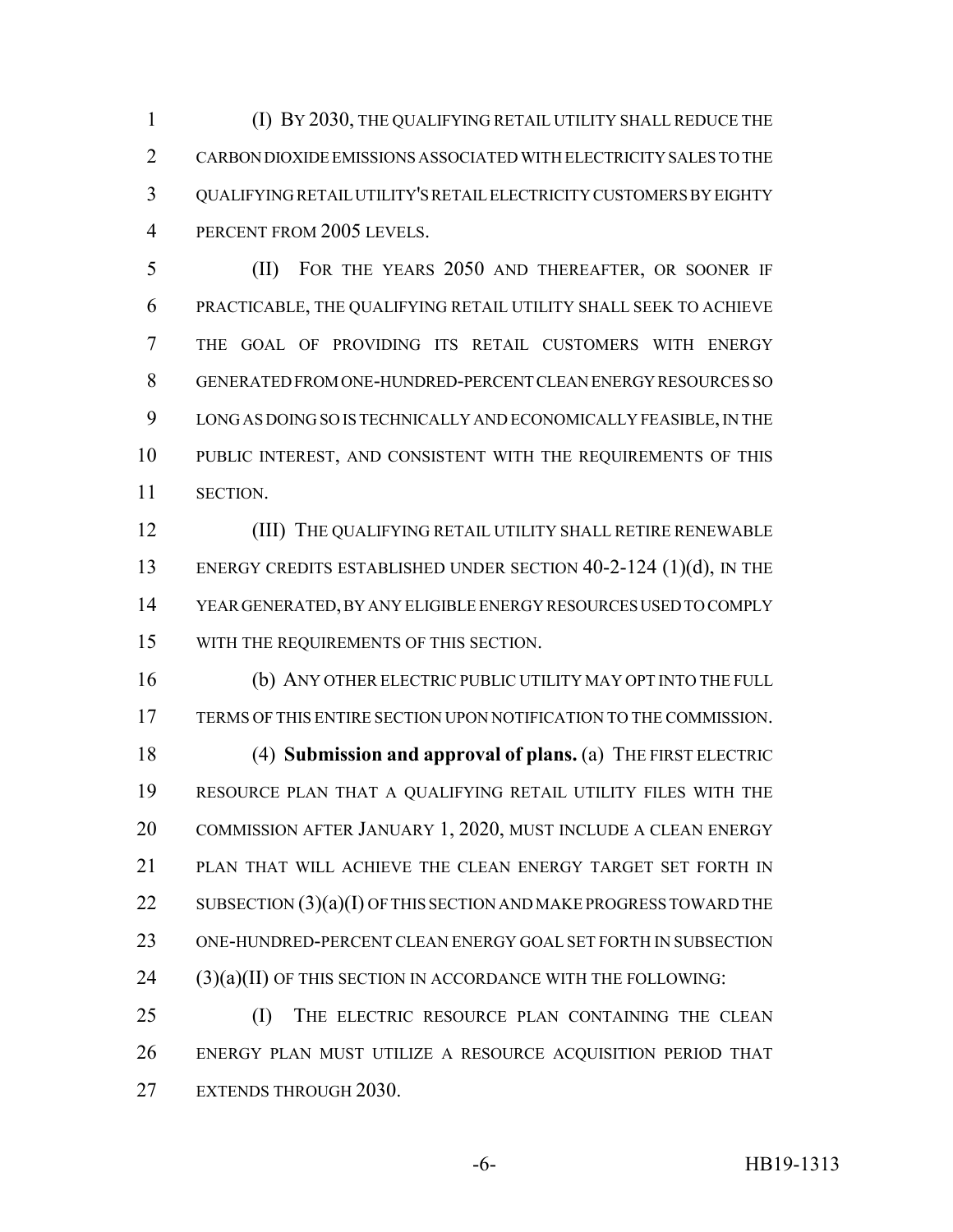(II) THE CLEAN ENERGY PLAN SUBMITTED TO THE COMMISSION MUST SET FORTH A PLAN OF ACTIONS AND INVESTMENTS BY THE QUALIFYING RETAIL UTILITY PROJECTED TO ACHIEVE COMPLIANCE WITH 4 THE CLEAN ENERGY TARGETS IN SUBSECTIONS  $(3)(a)(I)$  AND  $(3)(a)(II)$  OF THIS SECTION AND THAT RESULT IN AN AFFORDABLE, RELIABLE, AND CLEAN ELECTRIC SYSTEM.

 (III) IN THE ELECTRIC RESOURCE PLAN THAT INCLUDES THE CLEAN ENERGY PLAN, THE QUALIFYING RETAIL UTILITY SHALL CLEARLY DISTINGUISH BETWEEN THE SET OF RESOURCES NECESSARY TO MEET CUSTOMER DEMANDS IN THE RESOURCE ACQUISITION PERIOD AND THE ADDITIONAL CLEAN ENERGY PLAN ACTIVITIES THAT MAY BE UNDERTAKEN 12 TO MEET THE CLEAN ENERGY TARGET IN SUBSECTION  $(3)(a)(I)$  OF THIS SECTION, WHICH MAY CREATE AN ADDITIONAL RESOURCE NEED FOR THE CLEAN ENERGY PLAN. THESE ACTIVITIES MAY INCLUDE RETIREMENT OF EXISTING GENERATING FACILITIES, CHANGES IN SYSTEM OPERATION, OR ANY OTHER NECESSARY ACTIONS.

 (IV) AFTER CONDUCTING ANY PROCUREMENT PROCESS PURSUANT TO SUBSECTION (5)(b) OF THIS SECTION OR OTHERWISE, THE QUALIFYING RETAIL UTILITY SHALL SET FORTH THE ACTIONS AND INVESTMENTS REQUIRED TO FILL THE ADDITIONAL RESOURCE NEED IDENTIFIED FOR THE CLEAN ENERGY PLAN TO SATISFY THE CLEAN ENERGY TARGET IN 22 SUBSECTION  $(3)(a)(I)$  OF THIS SECTION. THESE ACTIONS AND INVESTMENTS MAY INCLUDE DEVELOPMENT OF NEW CLEAN ENERGY RESOURCES, DEVELOPMENT OF NEW TRANSMISSION AND OTHER SUPPORTING INFRASTRUCTURE, AND CLEAN ENERGY RESOURCE ACQUISITIONS.

26 (V) THE CLEAN ENERGY PLAN MUST DESCRIBE THE EFFECT OF THE ACTIONS AND INVESTMENTS INCLUDED IN THE CLEAN ENERGY PLAN ON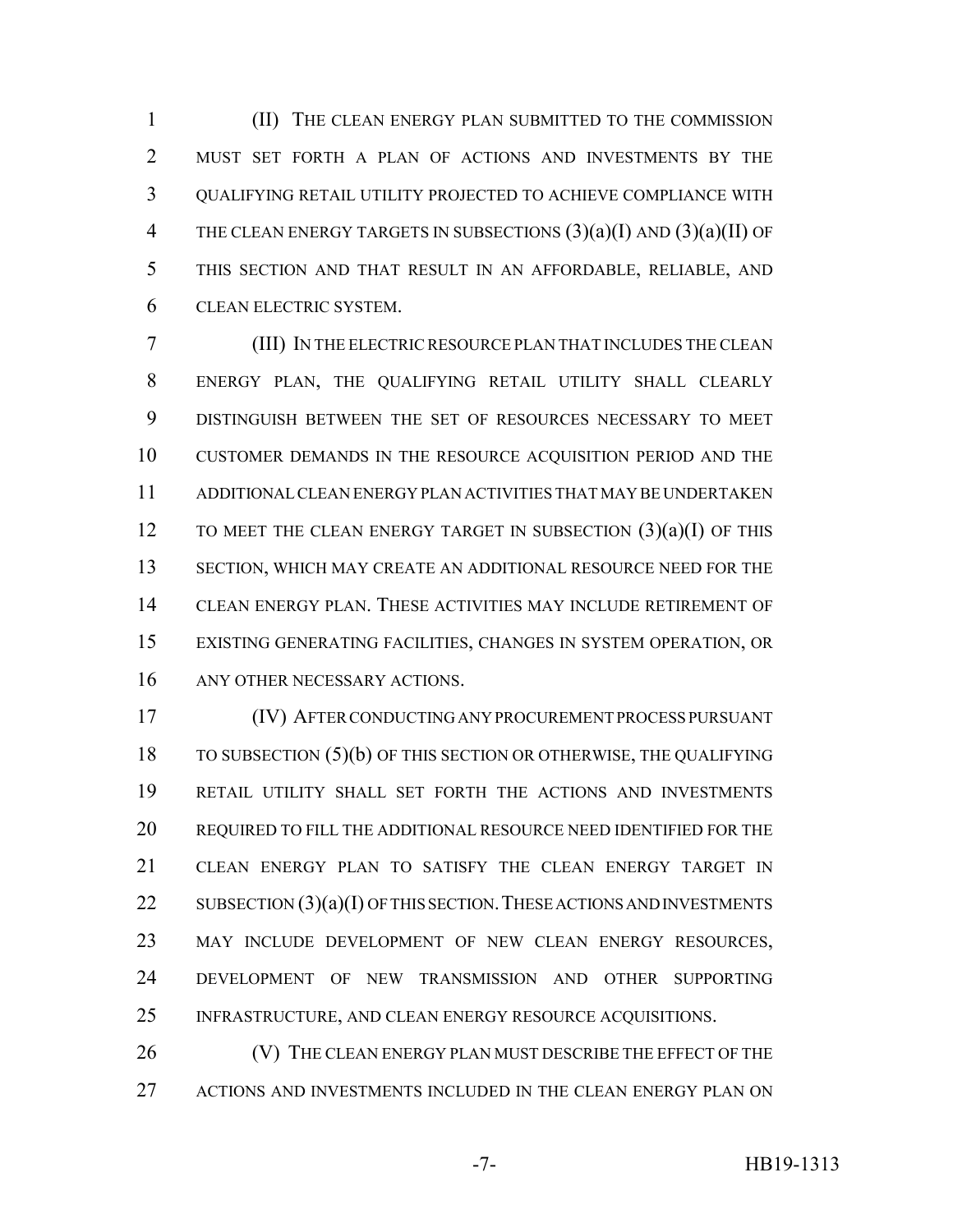THE SAFETY, RELIABILITY, RENEWABLE ENERGY INTEGRATION, AND RESILIENCE OF ELECTRIC SERVICE IN THE STATE OF COLORADO.

 (VI) THE CLEAN ENERGY PLAN MUST SET FORTH THE PROJECTED COST OF ITS IMPLEMENTATION AND ANTICIPATED REDUCTIONS IN CARBON DIOXIDE AND OTHER EMISSIONS.

 (VII) IF THE CLEAN ENERGY PLAN INCLUDES ACCELERATED RETIREMENT OF ANY EXISTING GENERATING FACILITIES, THE CLEAN ENERGY PLAN MUST INCLUDE A WORKFORCE TRANSITION PLAN FOR UTILITY WORKERS IMPACTED BY ANY CLEAN ENERGY PLAN, AND THE 10 OUALIFYING RETAIL UTILITY MAY PROPOSE A COST-RECOVERY MECHANISM TO RECOVER THE PRUDENTLY INCURRED COSTS OF ANY WORKFORCE TRANSITION PLAN.THE WORKFORCE TRANSITION PLAN MUST INCLUDE, TO THE EXTENT FEASIBLE, ESTIMATES OF:

 (A) THE NUMBER OF WORKERS EMPLOYED BY THE UTILITY OR A CONTRACTOR OF THE UTILITY AT THE ELECTRIC GENERATING FACILITY, WHICH NUMBER MUST INCLUDE ALL WORKERS THAT DIRECTLY DELIVER 17 FUEL TO THE GENERATING FACILITY;

 (B) THE TOTAL NUMBER OF EXISTING WORKERS WITH JOBS THAT WILL BE RETAINED AND THE TOTAL NUMBER OF EXISTING WORKERS WITH JOBS THAT WILL BE ELIMINATED DUE TO THE RETIREMENT OF THE ELECTRIC GENERATING FACILITY;

**(C) WITH RESPECT TO THE EXISTING WORKERS WITH JOBS THAT**  WILL BE ELIMINATED DUE TO THE RETIREMENT OF THE ELECTRIC GENERATING FACILITY, THE TOTAL NUMBER AND NUMBER BY JOB CLASSIFICATION OF WORKERS FOR WHOM: EMPLOYMENT WILL END 26 WITHOUT BEING OFFERED OTHER EMPLOYMENT BY THE UTILITY; THE WORKERS WILL RETIRE AS PLANNED, BE OFFERED EARLY RETIREMENT, OR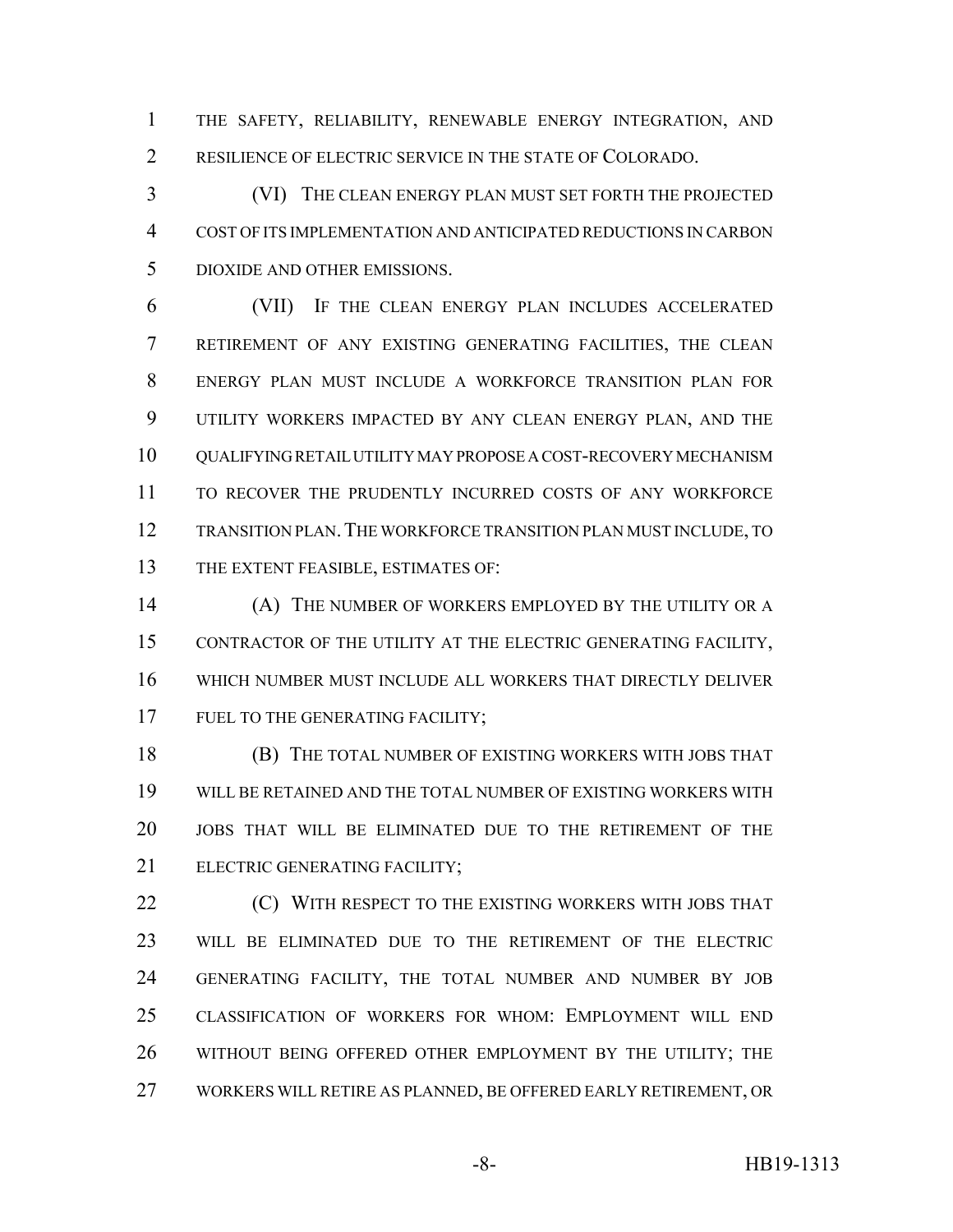LEAVE VOLUNTARILY; THE WORKERS WILL BE RETAINED BY BEING TRANSFERRED TO OTHER ELECTRIC GENERATING FACILITIES OR OFFERED OTHER EMPLOYMENT BY THE UTILITY; AND THE WORKERS WILL BE RETRAINED TO CONTINUE TO WORK FOR THE UTILITY IN A NEW JOB CLASSIFICATION;

 (D) IF THE UTILITY IS REPLACING THE ELECTRIC GENERATING FACILITY BEING RETIRED WITH A NEW ELECTRIC GENERATING FACILITY: THE NUMBER OF WORKERS FROM THE RETIRED ELECTRIC GENERATING FACILITY THAT WILL BE OFFERED EMPLOYMENT AT THE NEW ELECTRIC GENERATING FACILITY; AND THE NUMBER OF JOBS AT THE NEW ELECTRIC GENERATING FACILITY THAT WILL BE OUTSOURCED TO SUBCONTRACTORS. THE UTILITY SHALL DEVELOP A TRAINING OR APPRENTICESHIP PROGRAM, UNDER THE TERMS OF AN APPLICABLE COLLECTIVE BARGAINING AGREEMENT, IF ANY, FOR THE MAINTENANCE AND OPERATION OF ANY NEW COMBINATION GENERATION AND STORAGE FACILITY OWNED BY THE UTILITY THAT DOES NOT EMIT CARBON DIOXIDE, TO WHICH FACILITY DISPLACED WORKERS MAY TRANSFER AS APPROPRIATE.

 (VIII) IF THE MINIMUM AMOUNTS OF ELECTRICITY FROM ELIGIBLE ENERGY RESOURCES SET FORTH IN SECTION 40-2-124 (1)(c) ARE SATISFIED, A QUALIFYING RETAIL UTILITY MAY USE FUNDS COLLECTED 21 UNDER SECTION 40-2-124  $(1)(g)$  TO RECOVER THE INCREMENTAL COST OF CLEAN ENERGY RESOURCES AND THEIR DIRECTLY RELATED INTERCONNECTION FACILITIES. THE UTILITY MAY ACCOUNT FOR THESE FUNDS IN CALCULATING THE COST OF THE PLAN.

 (b) THE DIVISION OF ADMINISTRATION IN THE DEPARTMENT OF PUBLIC HEALTH AND ENVIRONMENT SHALL PARTICIPATE IN ANY PROCEEDING SEEKING APPROVAL OF A CLEAN ENERGY PLAN DEVELOPED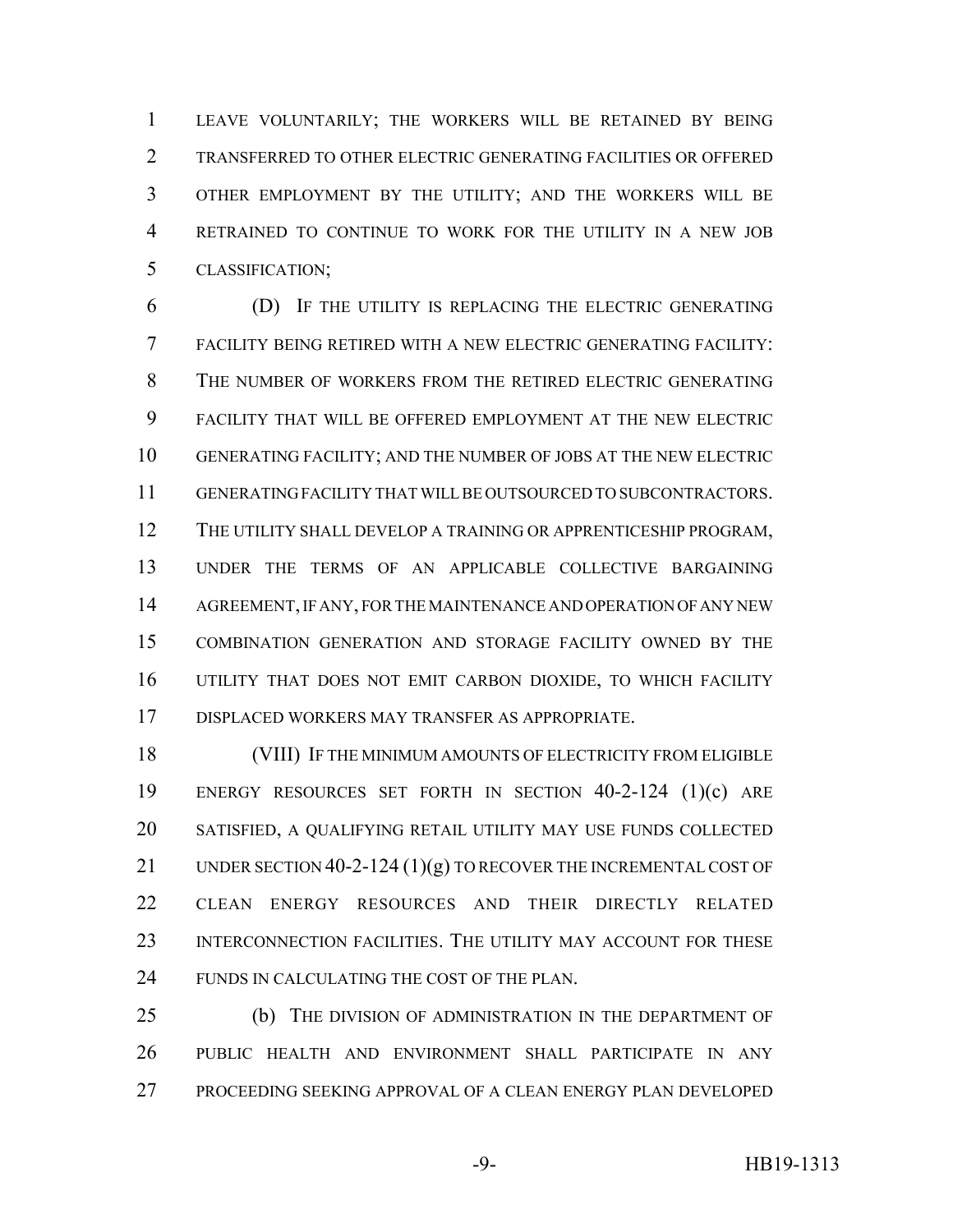1 BY A QUALIFYING RETAIL UTILITY PURSUANT TO THIS SECTION. THE DIVISION SHALL DESCRIBE THE METHODS OF MEASURING CARBON DIOXIDE EMISSIONS AND SHALL VERIFY THE PROJECTED CARBON DIOXIDE EMISSION REDUCTIONS AS A RESULT OF THE CLEAN ENERGY PLAN.

 (c) AFTER CONSULTING WITH THE AIR QUALITY CONTROL COMMISSION, THE DIVISION OF ADMINISTRATION SHALL DETERMINE WHETHER A CLEAN ENERGY PLAN AS FILED UNDER THIS SECTION WILL RESULT IN AN EIGHTY-PERCENT REDUCTION, RELATIVE TO 2005 LEVELS, IN CARBON DIOXIDE EMISSIONS FROM THE QUALIFYING RETAIL UTILITY'S COLORADO ELECTRICITY SALES BY 2030 AND IS OTHERWISE CONSISTENT WITH ANY GREENHOUSE GAS EMISSION REDUCTION GOALS ESTABLISHED 12 BY THE STATE OF COLORADO. THE DIVISION SHALL PUBLISH, AND SHALL REPORT TO THE PUBLIC UTILITIES COMMISSION, THE DIVISION'S CALCULATION OF CARBON DIOXIDE EMISSION REDUCTIONS ATTRIBUTABLE TO ANY APPROVED CLEAN ENERGY PLAN. NOTHING IN THE DIVISION'S ENGAGEMENT IN THIS PROCESS SHALL BE CONSTRUED TO DIMINISH OR 17 OVERRIDE THE COMMISSION'S AUTHORITY UNDER THIS TITLE 40.

18 (d) THE COMMISSION SHALL APPROVE THE CLEAN ENERGY PLAN IF THE COMMISSION FINDS IT TO BE IN THE PUBLIC INTEREST AND CONSISTENT 20 WITH THE CLEAN ENERGY TARGET IN SUBSECTION  $(3)(a)(I)$  of this SECTION, AND THE COMMISSION MAY MODIFY THE PLAN IF THE 22 MODIFICATION IS NECESSARY TO ENSURE THAT THE PLAN IS IN THE PUBLIC INTEREST. IN EVALUATING WHETHER A CLEAN ENERGY PLAN SUBMITTED 24 TO THE COMMISSION IS IN THE PUBLIC INTEREST, THE COMMISSION SHALL CONSIDER, AMONG OTHER RELEVANT FACTORS:

26 (I) REDUCTIONS IN CARBON DIOXIDE AND OTHER EMISSIONS THAT WILL BE ACHIEVED THROUGH THE CLEAN ENERGY PLAN AND THE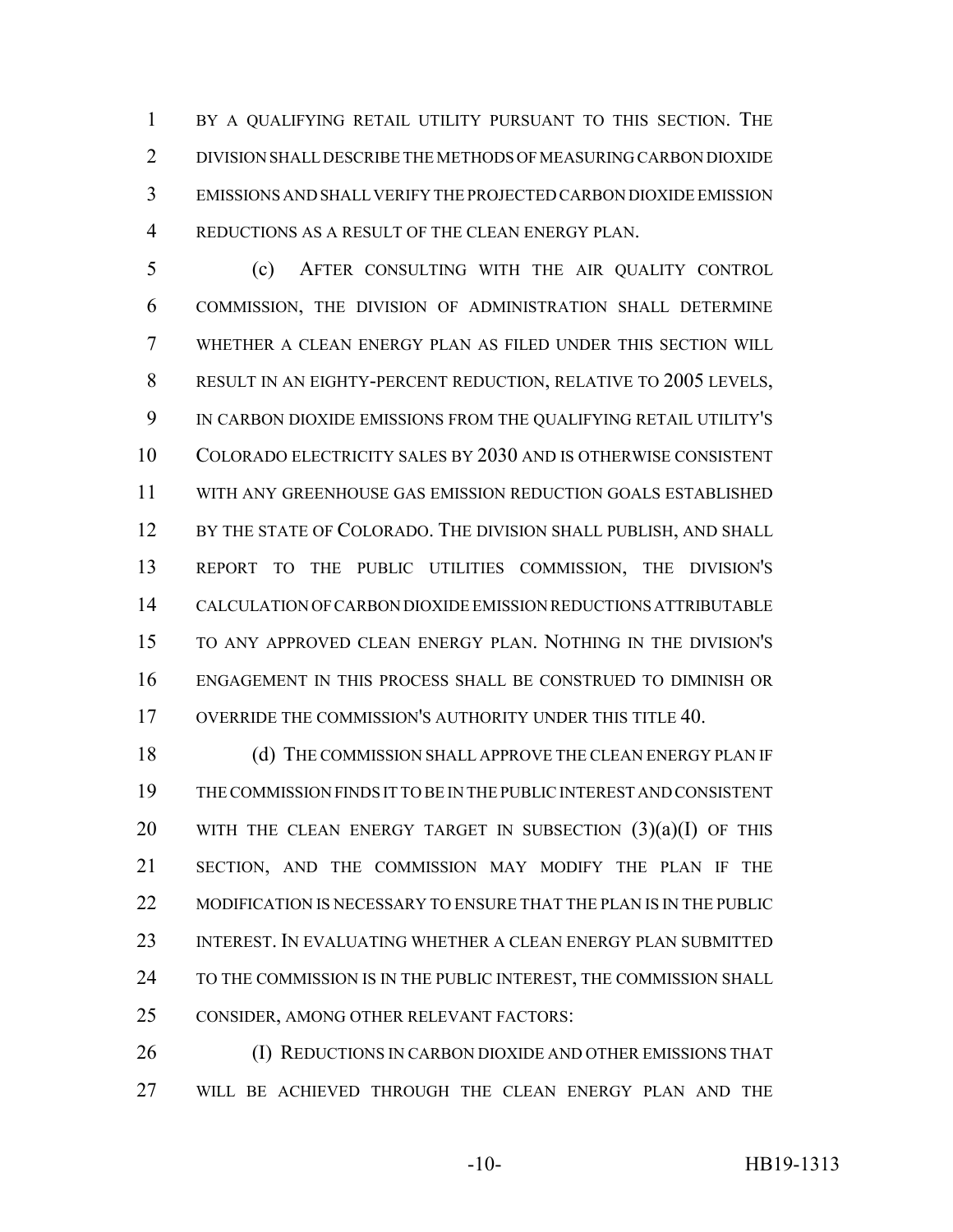ENVIRONMENTAL AND HEALTH BENEFITS OF THOSE REDUCTIONS;

 (II) THE FEASIBILITY OF THE CLEAN ENERGY PLAN AND THE CLEAN ENERGY PLAN'S IMPACT ON THE RELIABILITY AND RESILIENCE OF THE ELECTRIC SYSTEM.THE COMMISSION SHALL NOT APPROVE ANY PLAN THAT DOES NOT PROTECT SYSTEM RELIABILITY.

 (III) WHETHER THE CLEAN ENERGY PLAN WILL RESULT IN A REASONABLE COST TO CUSTOMERS, AS EVALUATED ON A NET PRESENT VALUE BASIS. IN EVALUATING THE COST IMPACTS OF THE CLEAN ENERGY PLAN, THE COMMISSION SHALL CONSIDER THE EFFECT ON CUSTOMERS OF THE PROJECTED COSTS ASSOCIATED WITH THE PLAN AS SET FORTH IN SUBSECTION (4)(a)(VI) OF THIS SECTION AS WELL AS ANY PROJECTED SAVINGS ASSOCIATED WITH THE PLAN, INCLUDING PROJECTED AVOIDED FUEL COSTS.

 (e) IF THE COMMISSION FINDS THAT APPROVAL OF THE CLEAN ENERGY PLAN IS NOT IN THE PUBLIC INTEREST, OR IF THE COMMISSION MODIFIES THE PLAN, THE UTILITY MAY CHOOSE TO SUBMIT AN AMENDED PLAN TO THE COMMISSION FOR APPROVAL IN LIEU OF HAVING NO PLAN OR IMPLEMENTING THE MODIFIED PLAN. NO CLEAN ENERGY PLAN IS EFFECTIVE WITHOUT COMMISSION APPROVAL, AND A QUALIFYING RETAIL UTILITY SHALL NOT BE REQUIRED TO SUBMIT MORE THAN ONE PLAN FOR COMMISSION APPROVAL.

 (5) **Regulatory matters.** (a) THE COMMISSION SHALL ALLOW A QUALIFYING RETAIL UTILITY TO FULLY RECOVER, THROUGH A SEPARATE RATE ADJUSTMENT CLAUSE, THE COSTS THAT IT PRUDENTLY INCURS IMPLEMENTING ANY CLEAN ENERGY PLAN APPROVED BY THE COMMISSION UNDER THIS SECTION. THE COMMISSION MAY TERMINATE THE RATE ADJUSTMENT CLAUSE IF ALL THE COSTS ASSOCIATED WITH THE CLEAN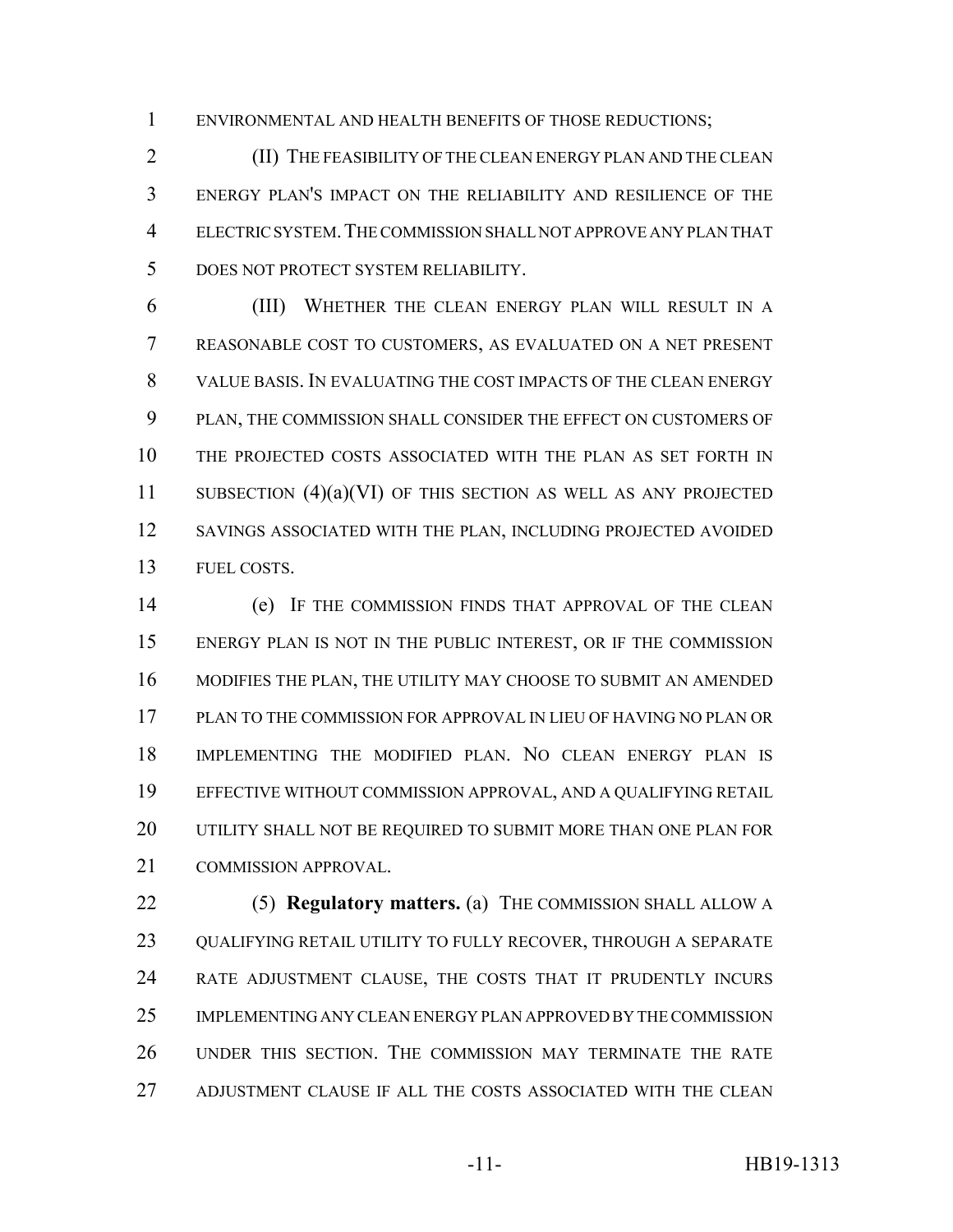ENERGY PLAN HAVE BEEN INCLUDED IN THE QUALIFYING RETAIL UTILITY'S BASE RATES AS A RESULT OF A RATE CASE FILED AFTER THE CLEAN ENERGY PLAN HAS BEEN FULLY IMPLEMENTED.

 (b) THE QUALIFYING RETAIL UTILITY SHALL UTILIZE A COMPETITIVE BIDDING PROCESS TO PROCURE ANY ENERGY RESOURCES TO FILL THE CUMULATIVE RESOURCE NEED DERIVED FROM THE ELECTRIC 7 RESOURCE PLAN AND THE CLEAN ENERGY PLAN IN SUBSECTION  $(4)(a)(III)$  OF THIS SECTION.THE COMMISSION SHALL ALLOW THE QUALIFYING RETAIL UTILITY, INCLUSIVE OF ANY OWNERSHIP BY ITS AFFILIATES, TO OWN A TARGET OF FIFTY PERCENT OF THE ENERGY AND CAPACITY ASSOCIATED WITH THE CLEAN ENERGY RESOURCES AND ANY OTHER ENERGY RESOURCES DEVELOPED OR ACQUIRED TO MEET THE RESOURCE NEED, AS WELL AS ALL ASSOCIATED INFRASTRUCTURE, IF THE COST OF UTILITY OR AFFILIATE OWNERSHIP OF THE GENERATION ASSETS IS REASONABLE. UTILITY OWNERSHIP MAY COME FROM UTILITY OR AFFILIATE SELF-BUILDS, BUILD-TRANSFERS FROM INDEPENDENT POWER PRODUCERS, OR SALES OF EXISTING ASSETS FROM INDEPENDENT POWER PRODUCERS OR SIMILAR COMMERCIAL ARRANGEMENTS.THE COST OF ENERGY RESOURCES OWNED BY THE UTILITY ARE PRESUMED REASONABLE IF THE UTILITY HAS PROCURED THE ENERGY RESOURCES THROUGH A COMPETITIVE BIDDING PROCESS.

 (c) ANY ACTIONS, INCLUDING TRANSMISSION DEVELOPMENT, TAKEN BY THE QUALIFYING RETAIL UTILITY SHALL BE PRESUMED PRUDENT TO THE EXTENT THOSE ACTIONS ARE CONSISTENT WITH THE IMPLEMENTATION OF AN APPROVED CLEAN ENERGY PLAN.

26 (d) FOR THE PURPOSES OF THIS SECTION, THE CLEAN ENERGY TARGET EVALUATION WILL BE BASED UPON THE QUALIFYING RETAIL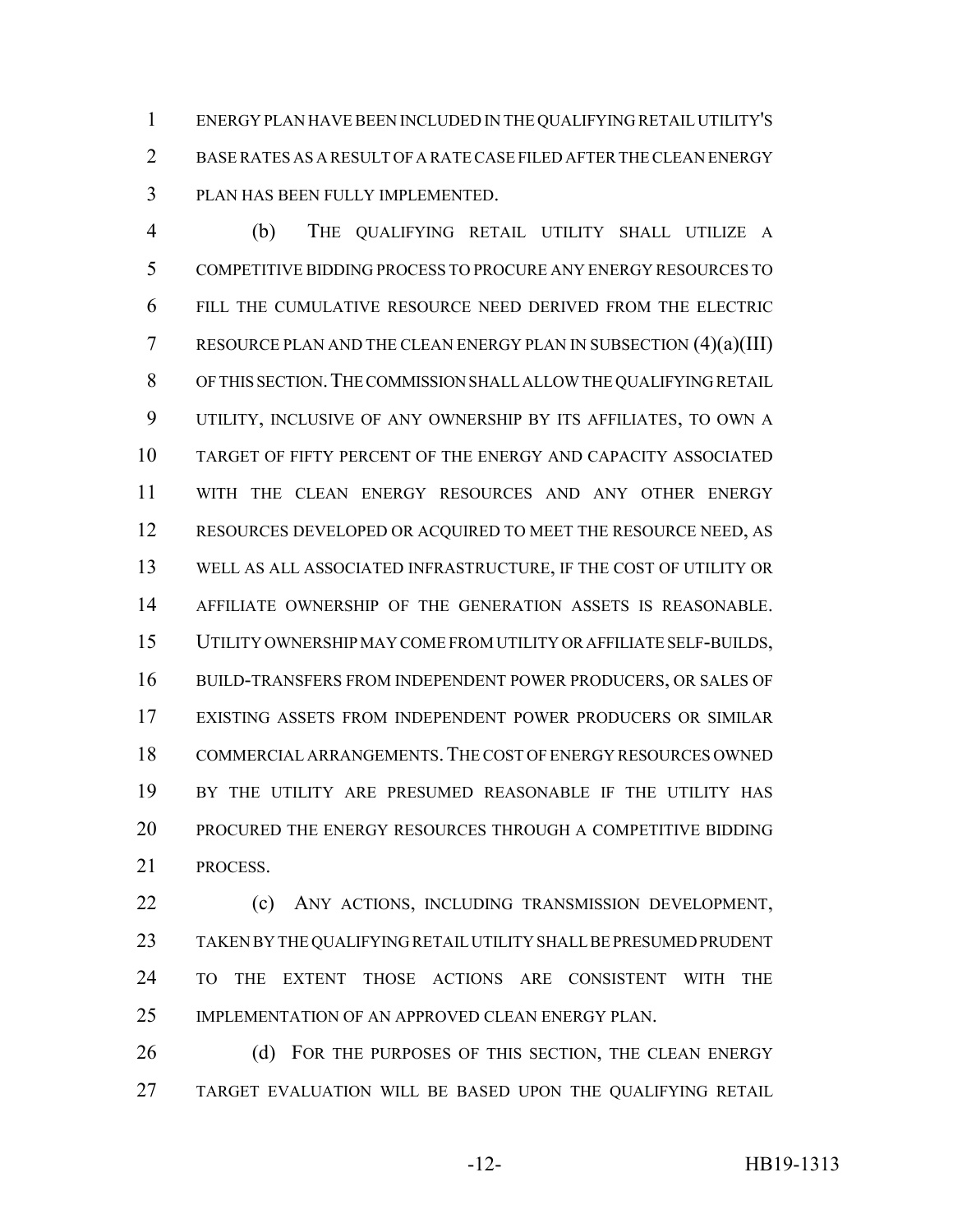UTILITY'S RETAIL SALES WITHIN ITS ELECTRIC SERVICE TERRITORY AS IT EXISTED ON JANUARY 1, 2019. IN THE EVENT OF A SIGNIFICANT ACQUISITION, THE QUALIFYING RETAIL UTILITY MAY FILE WITHIN ONE YEAR AFTER THE ACQUISITION AN ADDITIONAL CLEAN ENERGY PLAN TO ADDRESS THAT ACQUISITION, AND THE COMMISSION SHALL CONSIDER THE ADDITIONAL CLEAN ENERGY PLAN CONSISTENT WITH THE GOALS OF THIS SECTION.

 (e) THE COMMISSION MAY, ON ITS OWN MOTION OR UPON APPLICATION BY A QUALIFYING RETAIL UTILITY, AMEND AN APPROVED CLEAN ENERGY PLAN IF AMENDMENT IS NECESSARY TO ENSURE THE RELIABILITY AND RESILIENCE OF THE ELECTRIC SYSTEM.

 (6) **Reports.** ONE YEAR AFTER APPROVAL OF ANY ELECTRIC RESOURCE PLAN THAT INCORPORATES A CLEAN ENERGY PLAN, THE QUALIFYING RETAIL UTILITY SHALL PREPARE A REPORT TO THE GOVERNOR, THE PUBLIC UTILITIES COMMISSION, AND THE AIR QUALITY CONTROL COMMISSION OUTLINING PROGRESS TOWARD THE CLEAN ENERGY TARGETS SET FORTH IN THIS SECTION. THE REPORT MUST SET FORTH THE CLEAN ENERGY RESOURCES DEVELOPED UNDER ANY CLEAN ENERGY PLAN, THE COST AND CUSTOMER IMPACT OF THOSE CLEAN ENERGY RESOURCES, THE EFFECT OF ANY APPROVED CLEAN ENERGY PLAN ON SYSTEM RELIABILITY, AND ANY OTHER RELEVANT INFORMATION. THE REPORT MUST ALSO IDENTIFY THE NEED FOR NEW OR ADDITIONAL TECHNOLOGY DEVELOPMENT NECESSARY TO ACHIEVE THE CLEAN ENERGY TARGETS OF THIS SECTION.

 (7) **Future electric resource plans.** ANY ELECTRIC RESOURCE PLAN SUBMITTED TO THE COMMISSION AFTER APPROVAL OF THE CLEAN ENERGY PLAN MUST INCLUDE AN UPDATE ON THE PROGRESS MADE TOWARD THE APPROVED CLEAN ENERGY PLAN, AS WELL AS ACTIONS AND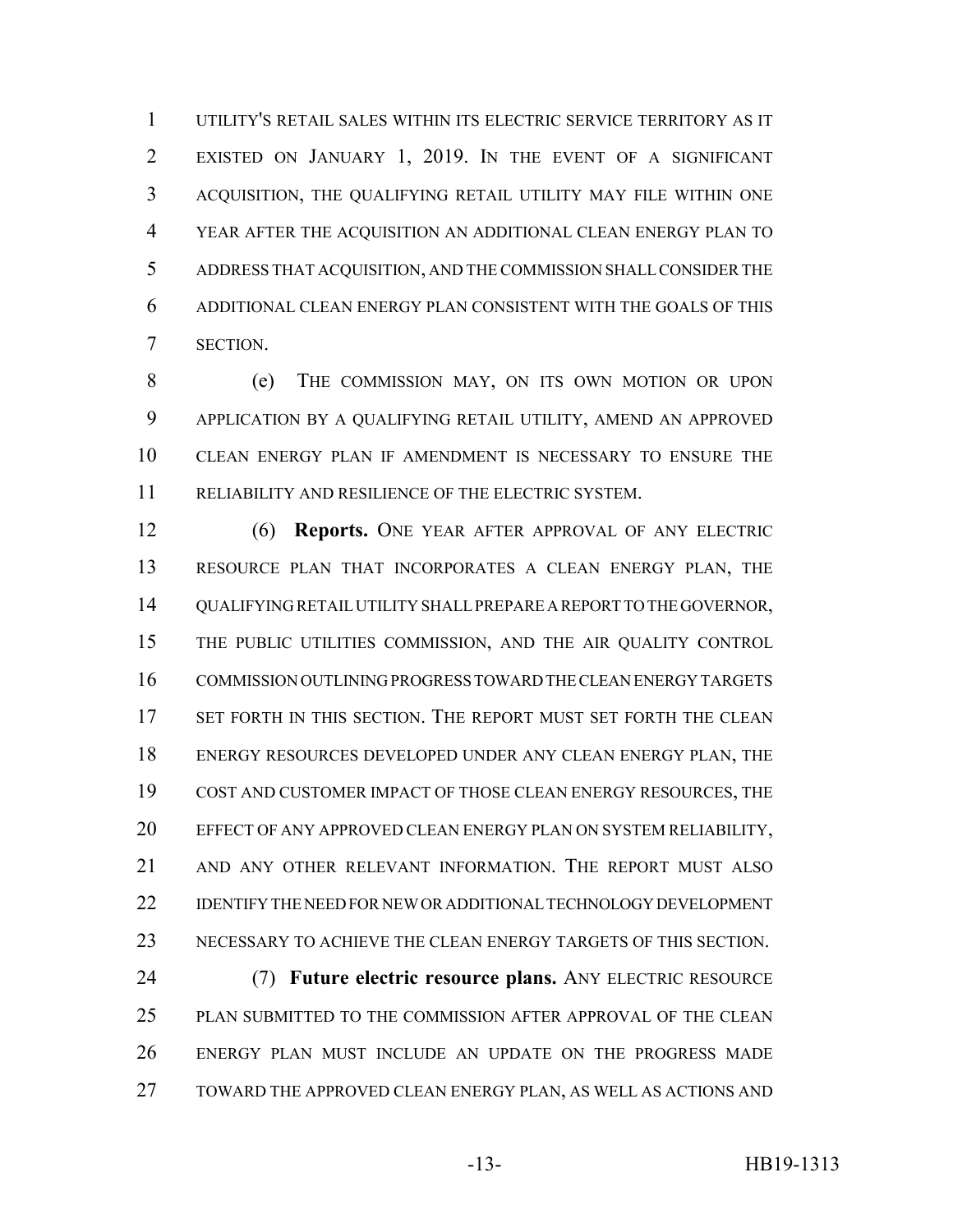INVESTMENTS BY THE QUALIFYING RETAIL UTILITY PROJECTED TO ACHIEVE COMPLIANCE WITH THE EMISSION REDUCTION TARGET IDENTIFIED IN SUBSECTION (3)(a)(I) OF THIS SECTION AND MAKE PROGRESS TOWARD THE ONE-HUNDRED-PERCENT CLEAN ENERGY GOAL SET FORTH IN SUBSECTION (3)(a)(II) OF THIS SECTION. THE COMMISSION MAY SOLICIT INPUT FROM THE DIVISION OF ADMINISTRATION FOR ASSISTANCE IN EVALUATING THE EMISSION REDUCTIONS ASSOCIATED WITH ANY FUTURE ELECTRIC RESOURCE PLAN AND CONSISTENT WITH THE CLEAN ENERGY TARGETS OF THIS SECTION. THE COMMISSION SHALL REVIEW THE QUALIFYING RETAIL UTILITY'S ACTIONS AND INVESTMENTS IN ACCORDANCE WITH THE 11 STANDARDS SET FORTH IN SUBSECTION (4)(d) OF THIS SECTION.

 **SECTION 3.** In Colorado Revised Statutes, **amend** 40-2-129 as follows:

 **40-2-129. New resource acquisitions - factors in determination - local employment - "best value" metrics.** (1) (a) When evaluating electric resource acquisitions and requests for a certificate of convenience and necessity for construction or expansion of generating facilities, including but not limited to pollution control or fuel conversion upgrades and conversion of existing coal-fired plants to natural gas plants, the 20 commission shall consider, on a qualitative basis, factors that affect 21 employment and IN ALL DECISIONS INVOLVED IN ELECTRIC RESOURCE ACQUISITION PROCESSES, BEST VALUE REGARDING EMPLOYMENT OF COLORADO LABOR, AS DEFINED IN SECTION 8-17-101 (2)(a), AND POSITIVE IMPACTS ON the long-term economic viability of Colorado communities. 25 To this end, the commission shall require utilities to request OBTAIN AND PROVIDE TO THE COMMISSION the following information regarding "best value" employment metrics: The availability of training programs,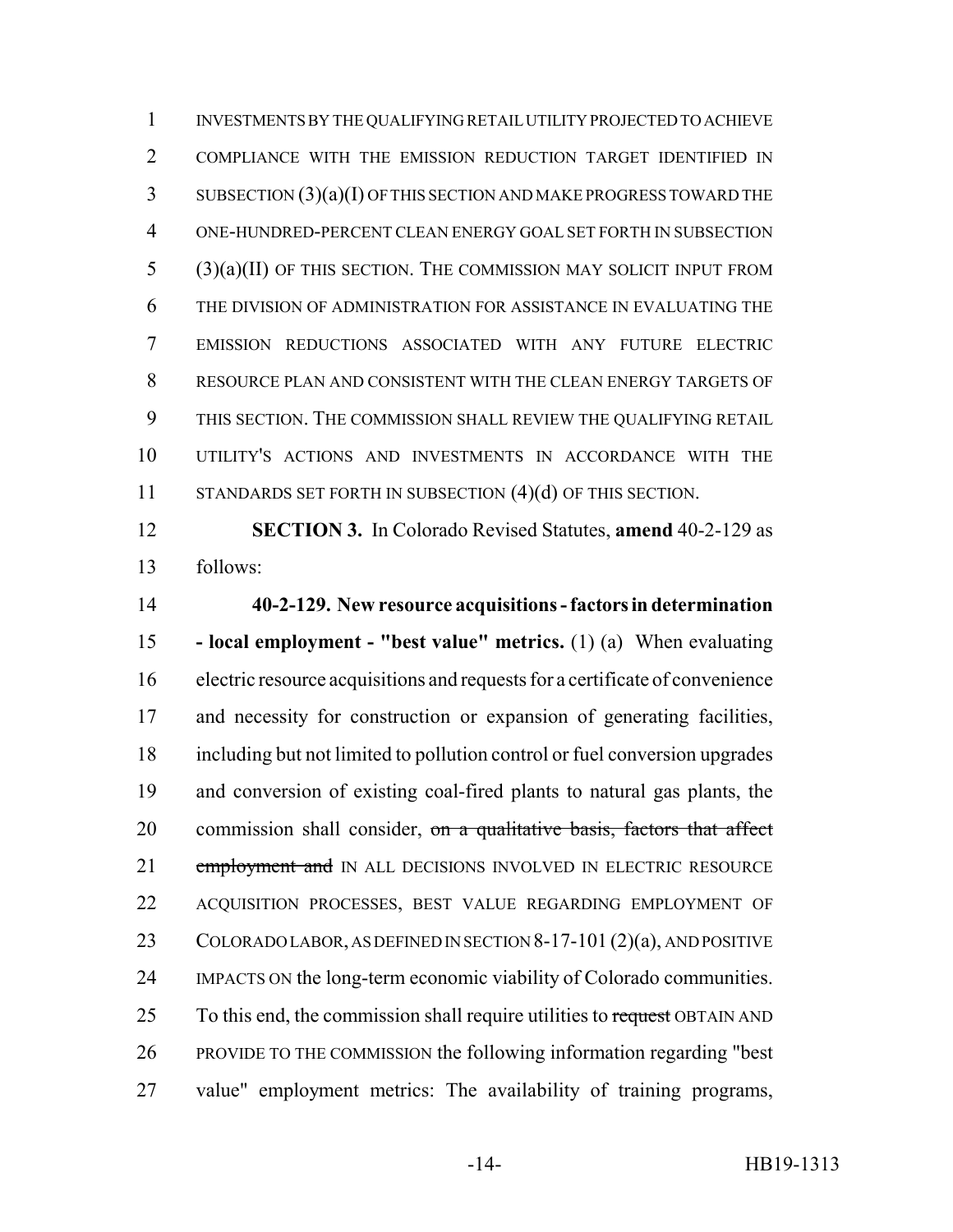including training through apprenticeship programs registered with the 2 United States department of labor, LABOR's office of apprenticeship and training OR BY STATE APPRENTICESHIP COUNCILS RECOGNIZED BY THAT OFFICE; employment of Colorado workers LABOR as compared to importation of out-of-state workers; long-term career opportunities; and industry-standard wages, health care, and pension benefits. When a utility proposes to construct new facilities of its own, the utility shall supply similar information to the commission.

 (b) ANY ELECTRIC RESOURCE ACQUISITION DECISION MUST BE BASED IN PART ON REVIEW OF THE BEST VALUE EMPLOYMENT METRICS CRITERIA SET FORTH IN ANY SOLICITATION DOCUMENT. THE COMMISSION SHALL NOT APPROVE ANY ELECTRIC RESOURCE PLAN, ACQUISITION, OR POWER PURCHASE AGREEMENT THAT FAILS TO EITHER:

 (I) PROVIDE THE BEST VALUE EMPLOYMENT METRICS DOCUMENTATION SPECIFIED IN THE SOLICITATION DOCUMENT; OR

 (II) IN THE ALTERNATIVE, CERTIFY COMPLIANCE WITH OBJECTIVE BEST VALUE EMPLOYMENT METRICS PERFORMANCE STANDARDS SET FORTH 18 IN THE SOLICITATION DOCUMENT.

 (c) THE COMMISSION MAY WAIVE THE REQUIREMENTS OF THIS SECTION IF A UTILITY AGREES TO USE A PROJECT LABOR AGREEMENT FOR 21 CONSTRUCTION OR EXPANSION OF A GENERATING FACILITY.

 (2) FOLLOWING DEVELOPMENT OR ACQUISITION OF A GENERATING FACILITY BY A UTILITY, FOR ALL GENERATING FACILITIES OWNED BY THE UTILITY THAT DO NOT EMIT CARBON DIOXIDE, THE UTILITY SHALL USE UTILITY EMPLOYEES OR QUALIFIED CONTRACTORS IF THE CONTRACTORS' EMPLOYEES HAVE ACCESS TO AN APPRENTICESHIP PROGRAM REGISTERED WITH THE UNITED STATES DEPARTMENT OF LABOR'S OFFICE OF